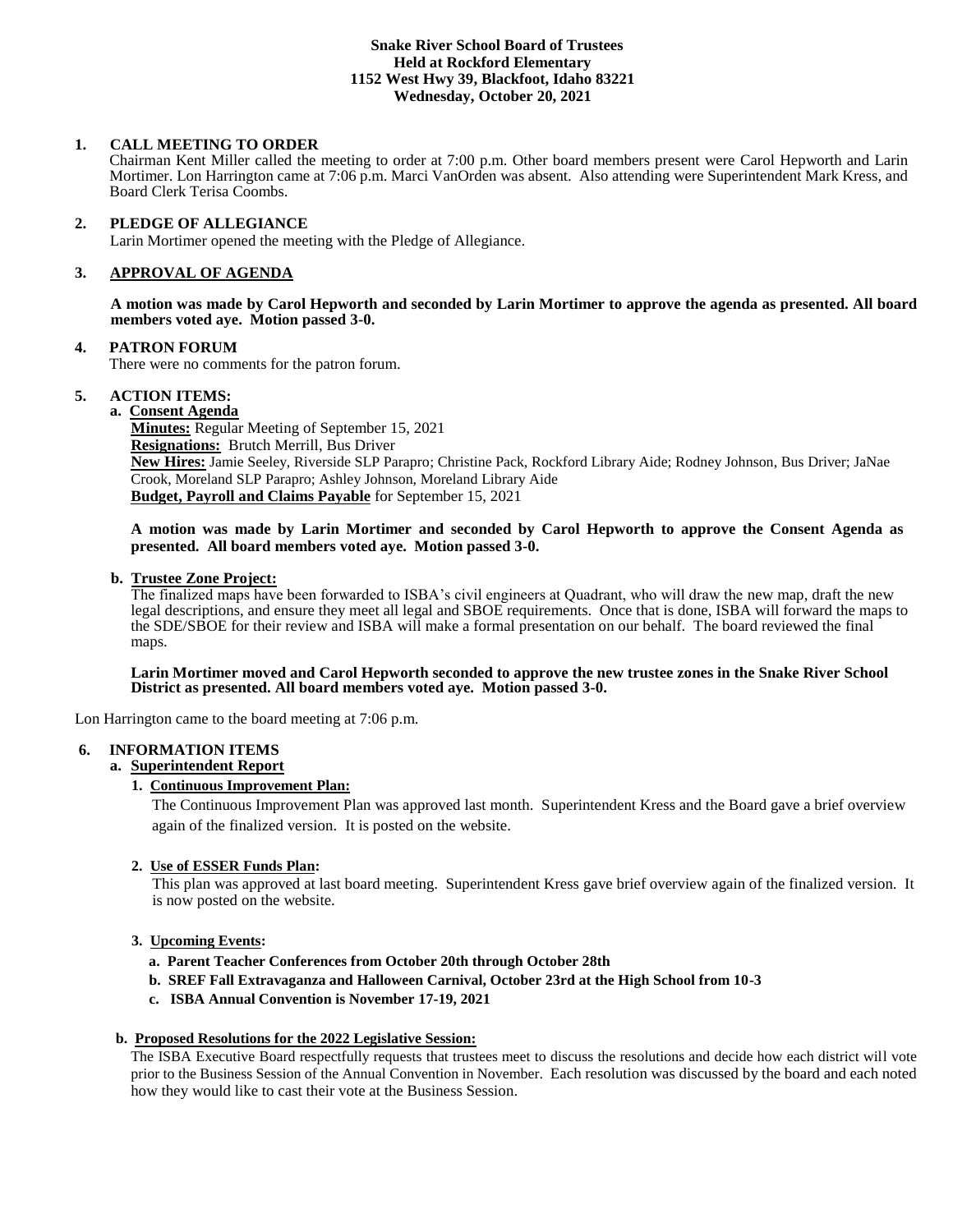#### **7. ACTION ITEMS—POLICY READINGS SECOND READINGS:**

**Policy 8200, "Extracurricular Activities, Clubs, and Organizations."** The IHSAA has changed Rule 17 which deals with how much time school and club coaches can spend with athletes outside their regular season. This policy reflects those changes. Discussion held.

**A motion was made by Carol Hepworth and seconded by Larin Mortimer to approve the second reading of Policy 8200, "Extracurricular Activities, Clubs, and Organizations." All board members present voted aye. Motion passed 4-0.**

**Policy 6116, "Repeating High School Course."** The policy was reviewed and extensive discussion held. No changes were made to the policy.

**Larin Mortimer motioned and Carol Hepworth seconded to approve the review of Policy 6116, "Repeating High School Course." All board members present voted aye. Motion passed 4-0.**

**ISBA FINANCIAL MANAGEMENT SECTION 7000:**

**Upon review of the superintendent and business manager, no changes have been made to the following ISBA policies:**

**Policy 7120, "Budget Adjustments"**

**Policy 7236, "Employees Paid with Federal Funds or Unexpected or Extraordinary Closures"**

**Policy 7407, "Public Procurement of Goods and Services"**

**Policy 7408, "Entering into Professional Service Contracts with Design Professionals, Construction Managers, and Professional Land Surveyors—The Request for Qualifications Procedure"**

**Policy 7420, "Personal Reimbursements"**

**Policy 7455, "Federal Debarment and Suspension"**

**Policy 7600, "Declaration of Financial Emergency"**

**Policy 7600 F1, "Declaration of Financial Emergency Resolution"**

**Policy 7600 F2, "Declaration of Financial Emergency Resolution"**

**Policy 7600 P, "Declaration of Financial Emergency Procedure"**

**Policy 7700, "Bond Account"**

**Policy 7710, "Bond Continuing Disclosure and Certification Requirements"** 

**A motion was made by Larin Mortimer and seconded by Lon Harrington to waive the first reading and adopt Policy 7120, "Budget Adjustments;" Policy 7236, "Employees Paid with Federal Funds or Unexpected or Extraordinary Closures;" Policy 7407, "Public Procurement of Goods and Services;" Policy 7408, "Entering into Professional Service Contracts with Design Professionals, Construction Managers, and Professional Land Surveyors—The Request for Qualifications Procedure;" Policy 7420, "Personal Reimbursements;" Policy 7455, "Federal Debarment and Suspension;" Policy 7600, "Declaration of Financial Emergency;" Policy 7600 F1, "Declaration of Financial Emergency Resolution;" Policy 7600 F2, "Declaration of Financial Emergency Resolution;" Policy 7600 P, "Declaration of Financial Emergency Procedure;" Policy 7700, "Bond Account;" and Policy 7710, "Bond Continuing Disclosure and Certification Requirements;" All board members present voted aye. Motion passed 4-0.**

**Policy 7210, "Fixed Assets and Management Discussion and Analysis (GASB Statement 34)**

**Policy 7218, "Federal Grant Financial Management System"**

**Policy 7220, "Documentation and Approval of Claims"**

**Policy 7220P "Financial Fraud and Theft Prevention"**

**Policy 7235, "Fiscal Accountability and IDEA Part B Funds"**

**Policy 7235 F1, "Federal Funds Semi-Annual Certification Form"**

**Policy 7235 F2, "Personnel Activity Report"**

**Policy 7235 F3, "Multiple Cost Objective Time and Effort Certification"**

**Policy 7235 P, "Written Compensation Procedure (Time and Effort)**

**Policy 7235 PF1, "Personnel Activity Report"**

**Policy 7235 PF2, "Single Federal Award or Cost Objective"**

**A motion was made by Carol Hepworth and seconded by Lon Harrington to waive the first reading and adopt Policy 7210, "Fixed Assets and Management Discussion and Analysis (GASB Statement 34);" Policy 7218, "Federal Grant Financial Management System;" Policy 7220, "Documentation and Approval of Claims;" Policy 7220P "Financial Fraud and Theft Prevention;" Policy 7235, "Fiscal Accountability and IDEA Part B Funds;" Policy 7235 F1, "Federal Funds Semi-Annual Certification Form;" Policy 7235 F2, "Personnel Activity Report;" Policy 7235 F3, "Multiple Cost Objective Time and Effort Certification;" Policy 7235 P, "Written Compensation Procedure (Time and Effort);" Policy 7235 PF1, "Personnel Activity Report;" and Policy 7235 PF2, "Single Federal Award or Cost Objective." All board members present voted aye. Motion passed 4-0.**